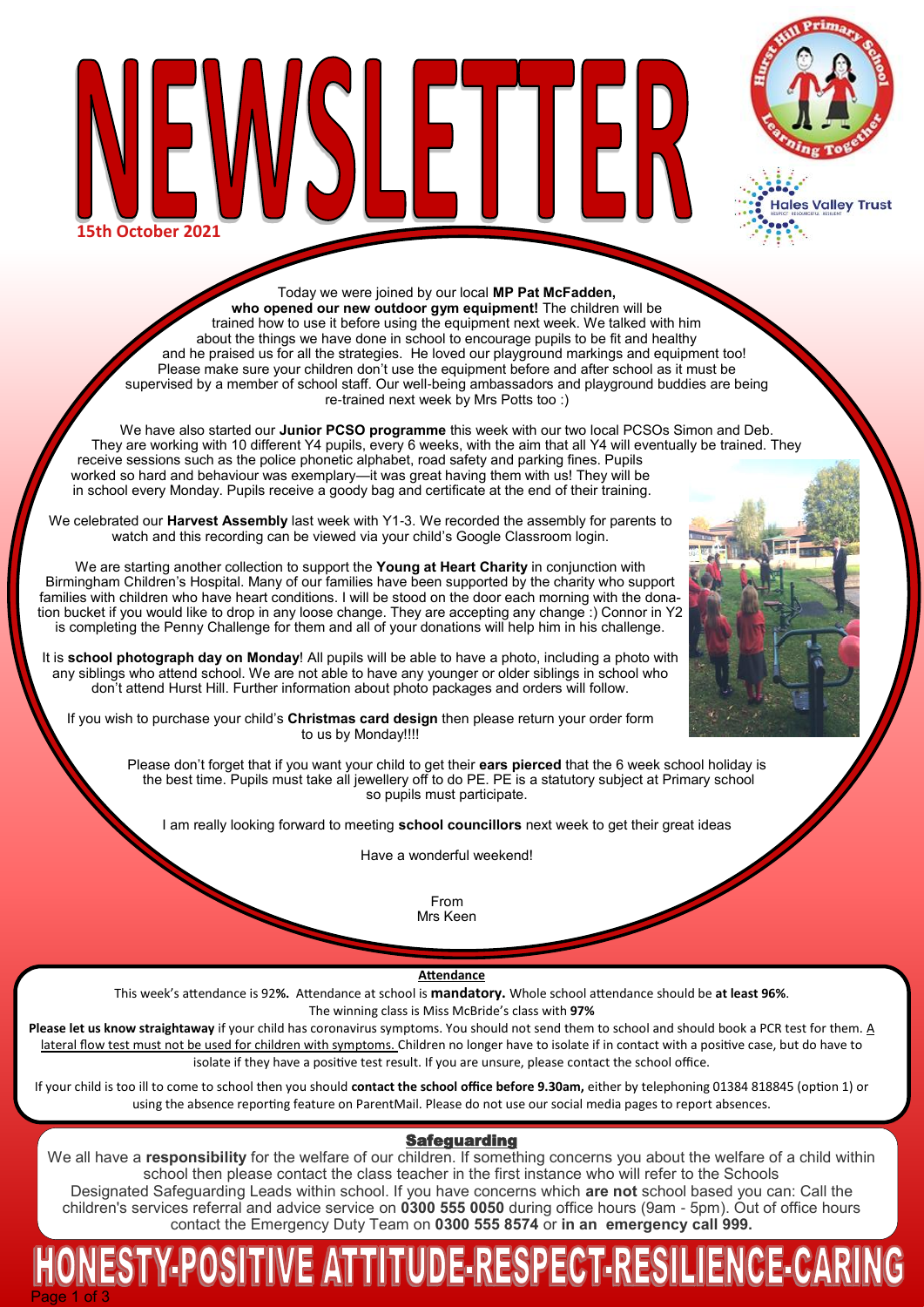*Hurst Hill Primary School, Paul Street, Coseley, Bilston, WV14 9AJ Tel: 01384 818845 Twitter @HurstHillTweets Facebook Hurst Hill Primary*

# **POSITIVE ATTITUDE**

We have been trying really hard with our **reading on MyOn.** 

#### **Below is the word count for each class**

Year 2– 23,397 Year 3– 30,826 Year 4– 49,385 Year 4/5– 73,385 Year 5– 189,279 Year 6– 182,285

#### This week's **Century** stars are:

Olivia \* Amelia\* Caitlyn Sasha \* Sky \* Layla

**Well done!** 

#### **CARING**

This week's **Rights Respecting Article** is Article 16 the right to privacy. We all have the right to keep some things private. Children are no different. This article states that the law should protect children and young people's private, family and home life, including protecting them from unlawful attacks that harm their reputation.

**Why is privacy important to you?**

#### **Discuss with your family about what personal space means to you and how we can respect each other's personal space.**

A few weeks ago, some new rules came into force to help with online privacy and safety. See [the News](https://www.bbc.co.uk/newsround/51203484)[round article](https://www.bbc.co.uk/newsround/51203484) about **internet safety**

# **Watch [this video a](https://youtu.be/yiKeLOKc1tw)bout privacy online. Use this as a starting point to discuss as a family**



#### **DIARY DATES**

**Monday 18th October–** school photographs (pupils in school only) and Young at Heart Charity collection all week at the front of school

**Wednesday 20th October—**Thank the Cleaners Day!

**Friday 22nd October–** Flu immunisations (reception to year 6) and break up for half term

**Monday 15th-Thursday 18th November**—Parents' Evening for the whole school via Google TEAMS or phonecall. Individual class dates to follow in a separate letter.

**Friday 3rd December**—Reception eye tests

**INSET Dates:** Tuesday 4th Jan, Monday 28th February and Friday 27th May

#### **RESPECT**

**Star Pupils of the week** show our school values of honesty, positive attitude, resilience, respect and caring.

**Nursery–** Elizabeth for resilience in communication skills

**Reception**– Milan for a positive attitude to learning

**Year 1–** Oscar for a positive attitude to learning

**Year 2**— George for a positive attitude to learning

**Year 3**—Sofia for caring for others.

**Year 4**— Avie-Rae for a positive attitude towards her learning

**Year 4/5–** Jenson for a positive attitude towards dance

**Year 5—Brody for a positive attitude to learning** 

**Year 6**— Abigail for being resilient in her school work

#### **RESILIENCE**

**The current top scorers on TTRS are:**

1st, Aminta, 2nd Abdullah, 3rd Sasha—well done!

#### **HONESTY**

**We use house-points at Hurst Hill to reward pupils for following our school rules and values. This week our house point totals are:**

> **Ruby– 185 Diamond – 178 Emerald – 197 Sapphire—165**

**Well done to this week's winners– Emeralds!**

Page 2 of 3